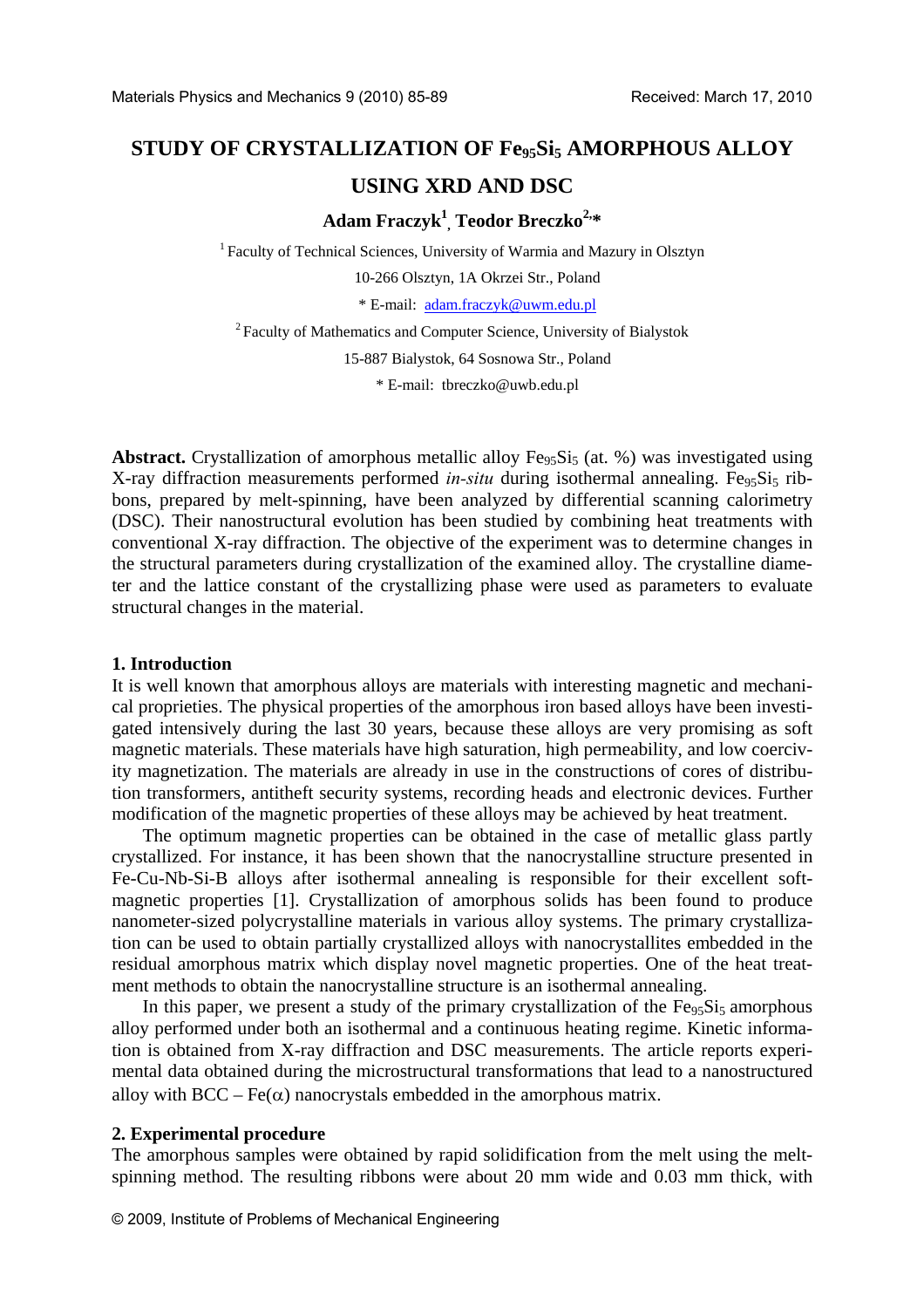chemical composition of  $Fe<sub>95</sub>Si<sub>5</sub>$ . The calorimetric experiments were performed in a NETZSCH DSC 204. Thermal data were measured at the heating rate of 5, 10, 20 and 30K/min. In the second heat treatment specimens of this material were annealed isothermally in the temperature range of 653÷803 K for 30, 60 and 120 minutes.

 The structural characterization was carried out by combining heat treatments with conventional X-ray diffraction (XRD). Conventional XRD experiments were carried out with the help of DRON 4 diffractometer using the monochromatic *CuK*α radiation, over the 2Θ angle range of 35÷105 degrees with a step of 0.05 degrees/min. The voltage was set at 31 kV and the current set at 21 mA.

## **3. Experimental results and discussion**

Figure 1 shows DSC curves for  $Fe<sub>95</sub>Si<sub>5</sub>$  amorphous metallic alloys, obtained at the heating rate of 5, 10, 20 and 30 K/min. Samples of the alloy present two distinct exothermal peaks, and this behavior is independent of the applied heating rate, suggesting a crystallization process with two distinct exothermal reactions. This corresponds to the results reported in [2]. The crystallization parameters are shown in Table 1. X-ray analysis of the annealing process shows that the product of primary crystallization is  $Fe_\alpha$  as described below. From DSC curves it is concluded that the temperature of crystallization  $T_x$  of alloy depends on heating rate [3].

 Figure 2 shows conversion rates of primary crystallization (first peak of DSC) as a function of time for the  $Fe<sub>95</sub>Si<sub>5</sub>$  amorphous alloy. The crystallization of  $Fe<sub>95</sub>Si<sub>5</sub>$  samples follows different kinetics according to the applied heating rate.

 Diffraction pattern of a selected alloy sample after isothermal annealing is presented in Figs. 3 and 4. The visible reflection indicates (Fig. 3.) the beginning of an alloy crystallization process. The reflections in the XRD patterns were identified as  $Fe<sub>\alpha</sub>$  phase. An analysis of the changes in the values of the lattice constant, leads to conclusion that in the case of lower annealing temperature ( $T_a = 693$  and 753 K) the lattice constant *a* is lower than the lattice constant of pure Fe<sub> $\alpha$ </sub> ( $a = 2.8663 \text{ Å}$ ). This is probably related to the fact that at lower annealing temperature the phase  $Fe<sub>\alpha</sub>(Si)$  is obtained. This phase is a substitutional solid solution of elements of smaller diameter (Si) in elements of larger diameter (Fe) that is in agreement with [3].

| Heating rate                   | 5K/min   | 10K/min             | 20K/min  | 30K/min             |
|--------------------------------|----------|---------------------|----------|---------------------|
| Temperature max. Peak [K]      | 718,6    | 730,6               | 742,9    | 750,2               |
| Enthalpy phases transformation | 43,61J/g | $41,95 \text{ J/g}$ | 42,54J/g | $41,42 \text{ J/g}$ |
| Onset $(T_x)$ [K]              | 699,6    | 722,6               | 725,5    | 807,5               |
| End $[K]$                      | 737.9    | 746,7               | 757.9    | 818,1               |

Table 1. Primary crystallization parameters of  $Fe<sub>95</sub>Si<sub>5</sub>$  measured by DSC (first peak)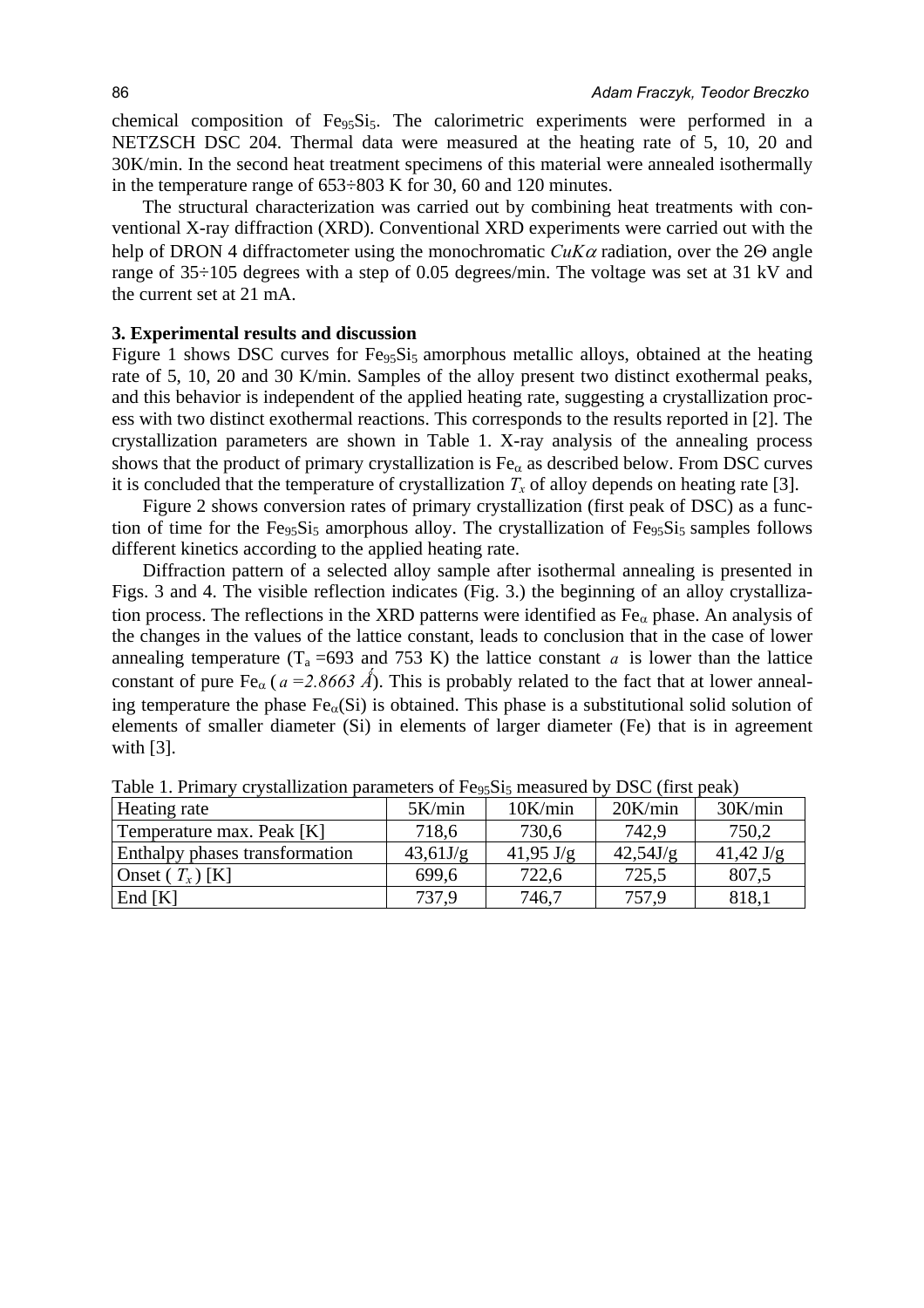

Figure. 1. DSC curves of Fe<sub>95</sub>Si<sub>5</sub> for several heating rates showing the primary crystallization process (a) and secondary crystallization (*b*).



**Figure. 2**. Conversion rate of primary crystallization (first peak of DSC) as a function of time for Fe<sub>95</sub>Si<sub>5</sub> amorphous alloy.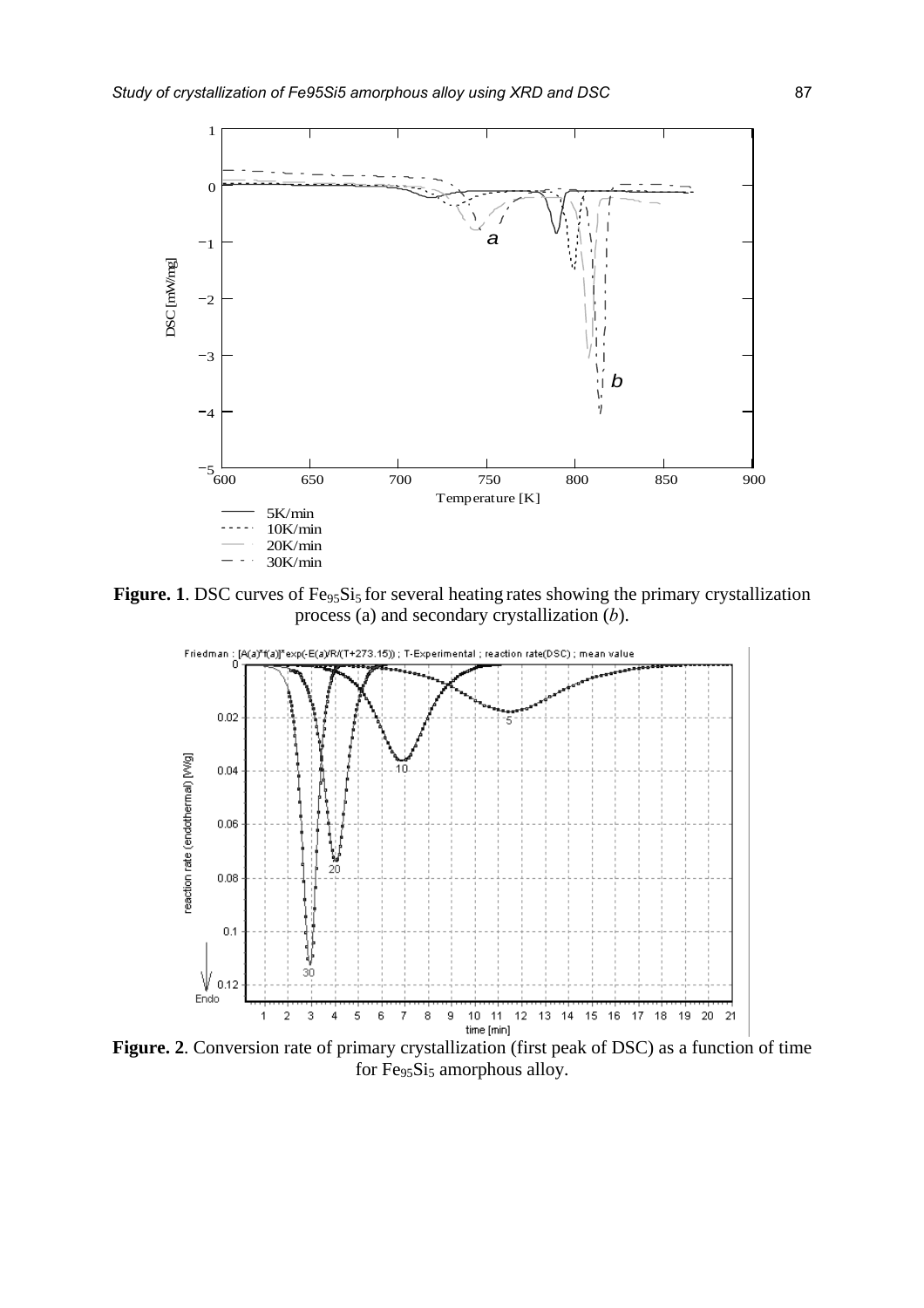

**Figure. 3**. XRD pattern for the samples annealed at *Ta=653K*. The annealing time is 60 min. Bulk crystallization of the amorphous alloy was observed at higher temperatures.



**Figure. 4**. XRD pattern for the samples annealed at  $T_a=693K$ . The annealing time is 60 min. Figure 5 shows the evolutions of the grain size of the  $\alpha$ -iron (bcc lattice) caused by isothermal annealing at *Ta =*653, 693, 753 and 803K. The average grain size was calculated from the full width at half of the maximum of the 110  $Fe_\alpha$  reflection using the Scherrer formula.